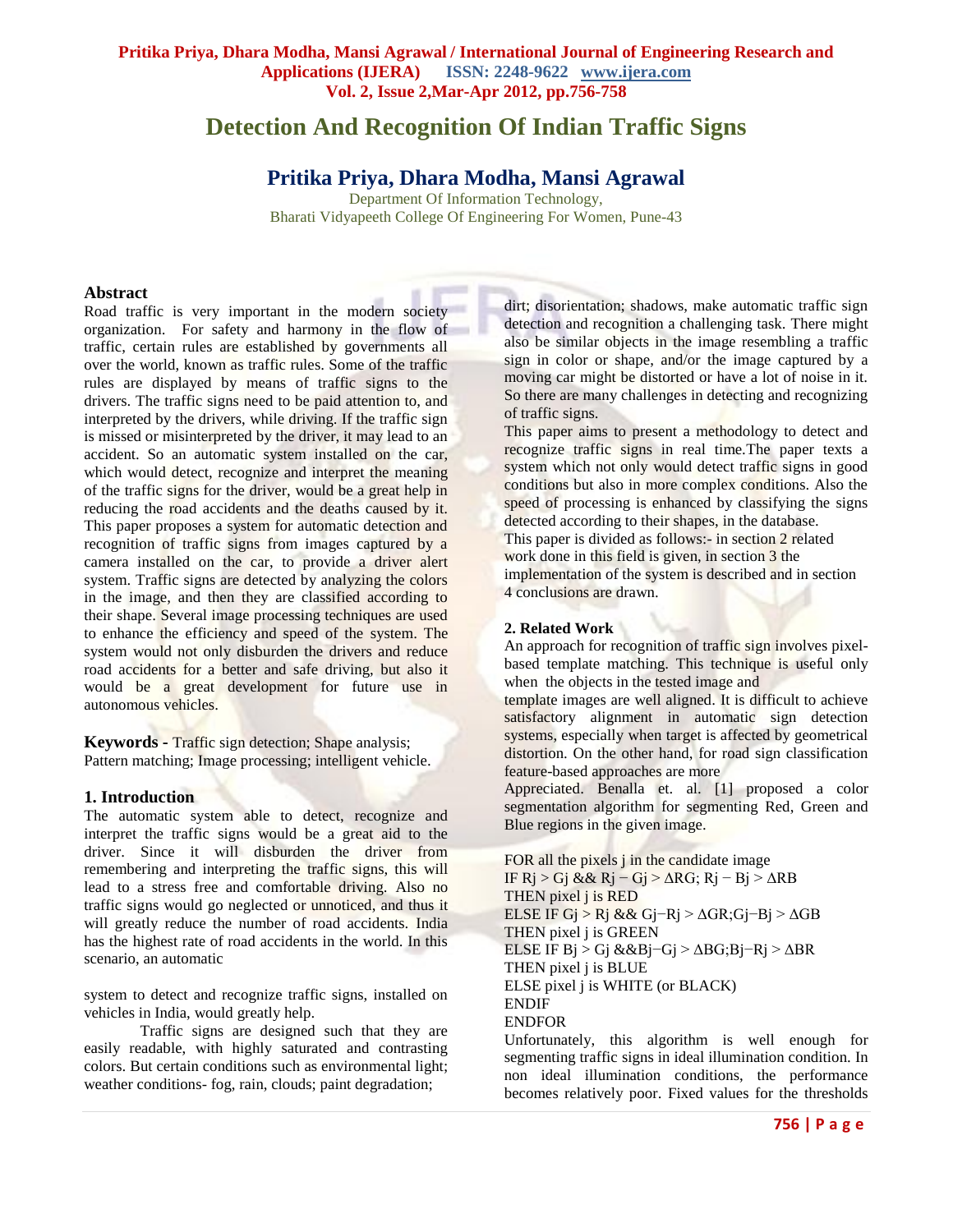## **Pritika Priya, Dhara Modha, Mansi Agrawal / International Journal of Engineering Research and Applications (IJERA) ISSN: 2248-9622 www.ijera.com Vol. 2, Issue 2,Mar-Apr 2012, pp.756-758**

has been chosen. This is the main reason for its poor performance in non-ideal illumination conditions. Approaches for detection of traffic sign varies in use of color and geometric information. Various color-based approaches uses RGB,HSV or other color models.Intensity decoupling[2] color schemes are preferred for diverse lightning conditions usually faced in real life applications.With the help of Hough transform [3,4] geometric information can be extracted from traffic signs or template matching [7]. Based on Viola-Jones detector appreciable amount of work has been proposed in [5].Shape information has been extracted in grayscale images for most of the Viola-Jones based implementations whereas in [6] color based is used.

 Unlike some of the related work, which considers static images [2,4] , our system works on real time images.

## **3. Implementation**

Since the system is embedded inside the car, the platform independent technology is preferred. The entire process can be divided into three sub processes – Detection, Classification and Recognition.



**Fig. 1.** Overview of the proposed system

The image is captured continuously by the camera which is installed on the car. The Camera used should be of high shutter speed (i.e. maximum number of images per second). Each image thus captured is then processed.

## **3.1 Sign Detection**

Once, the image is captured, it is made blur. It is necessary so as to remove noise from the image, thus enhancing the shape recognition. Any blurring algorithm such as Gaussian filter can be used for the same.

Image in HSV form is more manipulative as compared to RGB. Operations can be easily performed if the image is in HSV form. Therefore, RGB to HSV conversion is essential [8].

The fact that Indian traffic signs uses only four colors red, black, white and blue; is used in color thresholding. Color filtering is done for each of these colors keeping only the required color portion as white and rest everything as black [9].

Once, the background is removed, the image is scanned for shapes. Through blob detection all the shapes present in the candidate image are detected. These blobs are compared with the standard shapes – Circular, rectangular, or triangular using any pattern matching algorithm [10][11]. The blobs other than the standard shapes are discarded. If the image does not contain any standard shapes it is discarded from further proceedings. [12]

Then, the Region Of Interest (ROI) is extracted from the image by the process of Masking. Before the actual comparison of the ROI with the templates present in the file system, some preprocessing techniques like scaling is essential. The appropriate scaling factor has to be chosen according to the requirement. For illustration, if the candidate image is of  $50 \times 50$  and the template in the file system is of  $100 \times 100$  then the scaling factor of 2 is used.

Thus, the traffic sign is detected on the basis of its color and shape.

## **3.2 Sign Classification**

Fig. 2.Shows the traffic signs currently present in India. Basically, the signs are divided into three classes based on its shapes - Circular, Rectangular and triangular. This enhances the processing speed limiting the search in only one of the classes based on the shape.



**Fig. 2.** Indian Traffic Signs